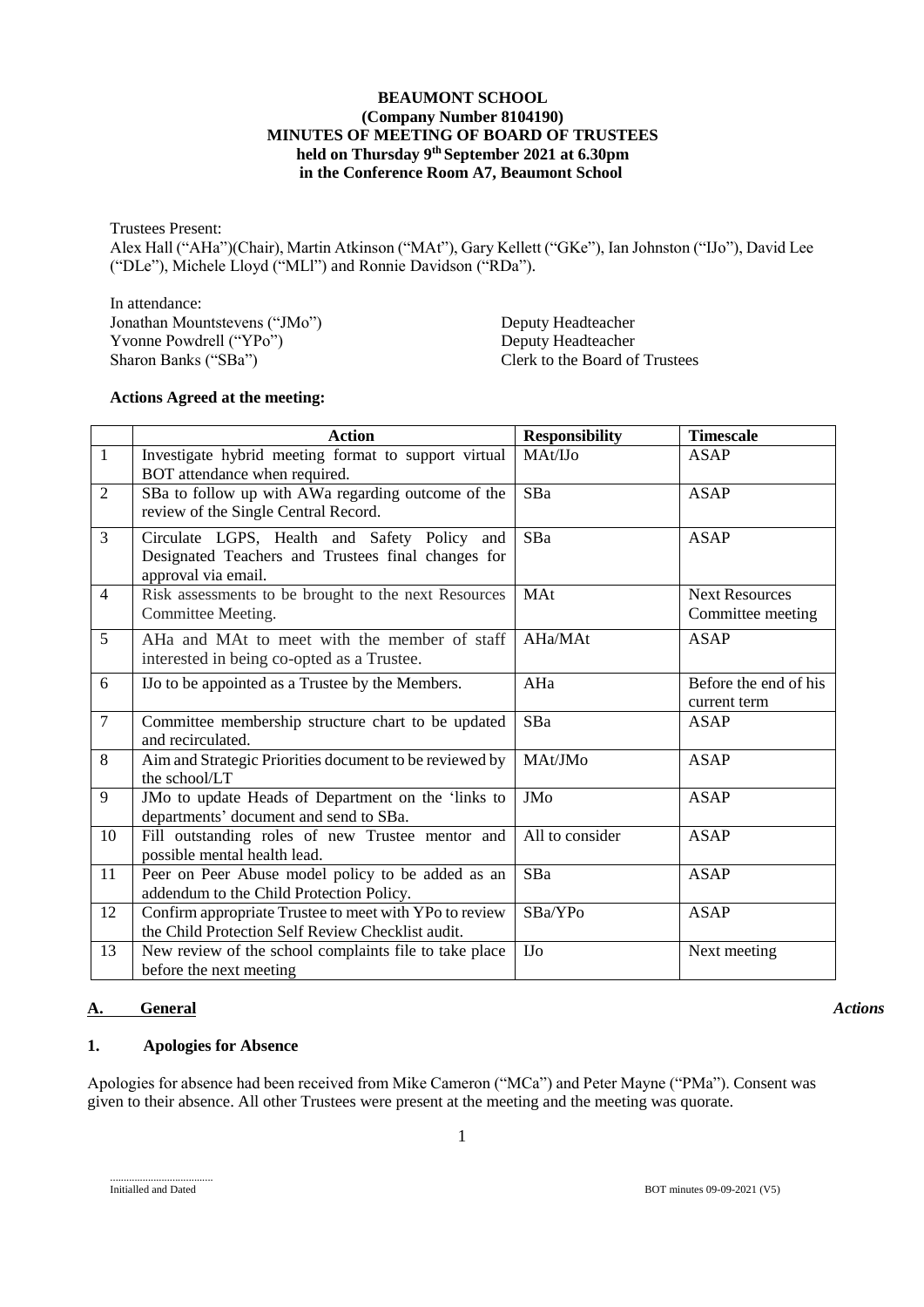# **2. Declaration of any conflict of interest foreseen in relation to agenda items and undertaking to declare any that arises in the course of the meeting**

Trustees were reminded that anyone with a conflict of interest must declare it, withdraw from the meeting and take no part in any discussion or decision on the matter. None was declared.

# **3. Election of Chair and Vice-Chair and agreement as to deputising arrangements – see Note below – with effect from the first Trustees' meeting in the academic year 2021-2022**

SBa acted as Chair and noted that AHa had agreed to re-stand for the position of Chair and that IJo had been nominated for the position of Vice-Chair for 2021-22.

It was unanimously agreed to appoint AHa as Chair and IJo as Vice-Chair in both cases for a period of one year until the first Board of Trustees meeting of the academic year 2022-23.

It was noted that the Trustees would like a hybrid meeting format to be arranged for future meetings to support *MAt/IJo* virtual attendance to meetings when required. MAt and IJo agreed to investigate.

Further, it was noted that SKi had decided to step down as a Trustee and formal thanks was noted for her huge contribution to the school, both as Clerk and then a Trustee, over a period of 11 years and for her contributions particularly in relation to the FAB Project and interactions with the County Council, which had been greatly appreciated.

It was also noted that a new Chair would be required for CTL and Trustees were asked to consider whether they *All*would like to be considered for this opportunity.

Trustees also unanimously agreed to the following deputising arrangements:

*"In the event that the chair of trustees is not available to carry out necessary duties and approvals, then authority to perform these duties and approvals is delegated to the vice-chair and then to the next available person, taken in order from the chair of the Resources Committee and the chair of the Community, Teaching and Learning Committee."*

It was agreed that AHa would chair the remainder of the meeting.

# **4. To receive notification of any other business for item 19**

No additional items of business were raised.

# **5. Approval of minutes of the meeting on 22nd June 2021 and matters arising**

The minutes of the meeting on  $22<sup>nd</sup>$  June 2021 were agreed as drafted. The action points from the  $22<sup>nd</sup>$  June 2021 meeting were considered as follows:

|   | Action                                             | <b>Responsibility</b> | <b>Timescale</b> | <b>Update</b> |
|---|----------------------------------------------------|-----------------------|------------------|---------------|
|   | Investigate if there was any testimonial relating  | <b>YPo</b>            | ASAP             | See below     |
|   | to the school on the Everyone's Invited website    |                       |                  |               |
|   | and action.                                        |                       |                  |               |
| 2 | Provide an update regarding the audit of the   AWa |                       | ASAP             | See below     |
|   | Single Central Record.                             |                       |                  |               |
| 3 | LGPS Policy on Exercise of Employer                | JWe                   | ASAP             | See below     |
|   | Discretions (due June 2021) to be circulated       |                       |                  |               |
|   | and reviewed via email.                            |                       |                  |               |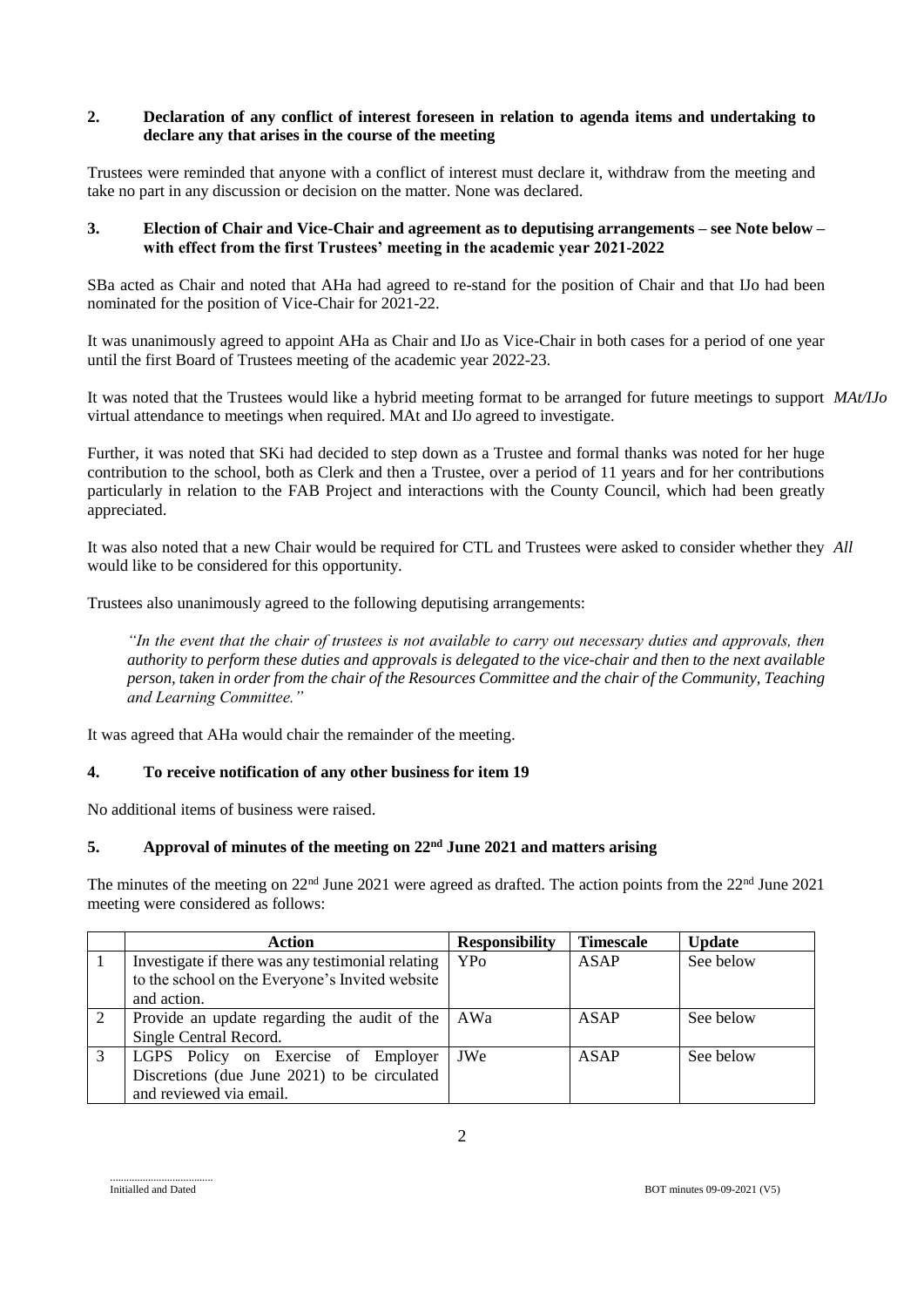| 4 | Health and Safety Policy, update changes from MAt/SBa |     | ASAP | See below   |
|---|-------------------------------------------------------|-----|------|-------------|
|   | Resources committee meeting and circulate             |     |      |             |
|   | for approval.                                         |     |      |             |
|   | Investigate a course on equality, diversity and SBa   |     | ASAP | In progress |
|   | inclusion or safeguarding for the next all-Trustee    |     |      |             |
|   | in-house training session with HFL.                   |     |      |             |
| 6 | Read Academy Trust Handbook.                          | All | ASAP | Complete    |
|   |                                                       |     |      |             |

In relation to item 1 above, it was noted that the school had reviewed every page of the website and no reference to Beaumont School had been found.

In relation to item 2 above, it was agreed that SBa would follow up with AWa to confirm that the review had been completed. *SBa*

In relation to items 3 and 4 above, it was agreed that SBa would circulate changes for approval via email.

*SBa*

# **B. Reports and Updates**

# **6. Covid-19 Update**

MAt reported that, whilst most Covid-19 restrictions had been removed, the school had maintained the requirement to sanitise hands and the wearing of masks had been made optional.

It was noted that the mass testing, conducted as part of Government requirements put in place for schools following the summer break, had gone well with 1,500 students tested each day over 2 days (once prior to school resuming, and then on the first Friday of term). MAt reported that (in total) there were 6 positive tests and then a further 20 students tested positive as a consequence of attending the Reading Festival. It was noted that the school had requested that parents of students who had attended the Reading Festival take their students for an NHS PCR test rather than them attending school for the lateral flow testing. It was agreed that this had been a good decision given the high number of students infected as a consequence of attending the festival.

MAt advised that, whilst there had been 34 cases of students with Covid-19 at the start of term, events such as assemblies and parent information evenings for years 12 and 7 had been able to proceed in person.

Trustees asked how the numbers for Covid-19 infections in the school compared to other schools. MAt confirmed the numbers were similar to other local schools.

Trustees asked if the risk assessments had been updated before the end of term and in advance of school returning for the new academic year. MAt confirmed that they had and it was agreed that these be brought to the next Resources Committee meeting to ensure Trustee oversight. *MAt*

# **7. Student and House Leadership Update**

It was noted that the gender-neutral toilets had been completed over the summer and had received positive feedback from students.

Trustees asked how the Year 7 transition had gone. MAt reported that, due to additional Government funding, the school had been able to host a much larger summer school with 160 Year 7s attending. As a result, students were able to be put into their form groups and get to know each other, which received very positive feedback from parents, who commended the school's efforts. A special thanks to Andy Gray and Zoe Shepherd was noted. A Trustee noted feedback from a Year 7 parent whose child attended the summer school and, as a consequence, had had the confidence to join a number of extra-curricular clubs.

Initialled and Dated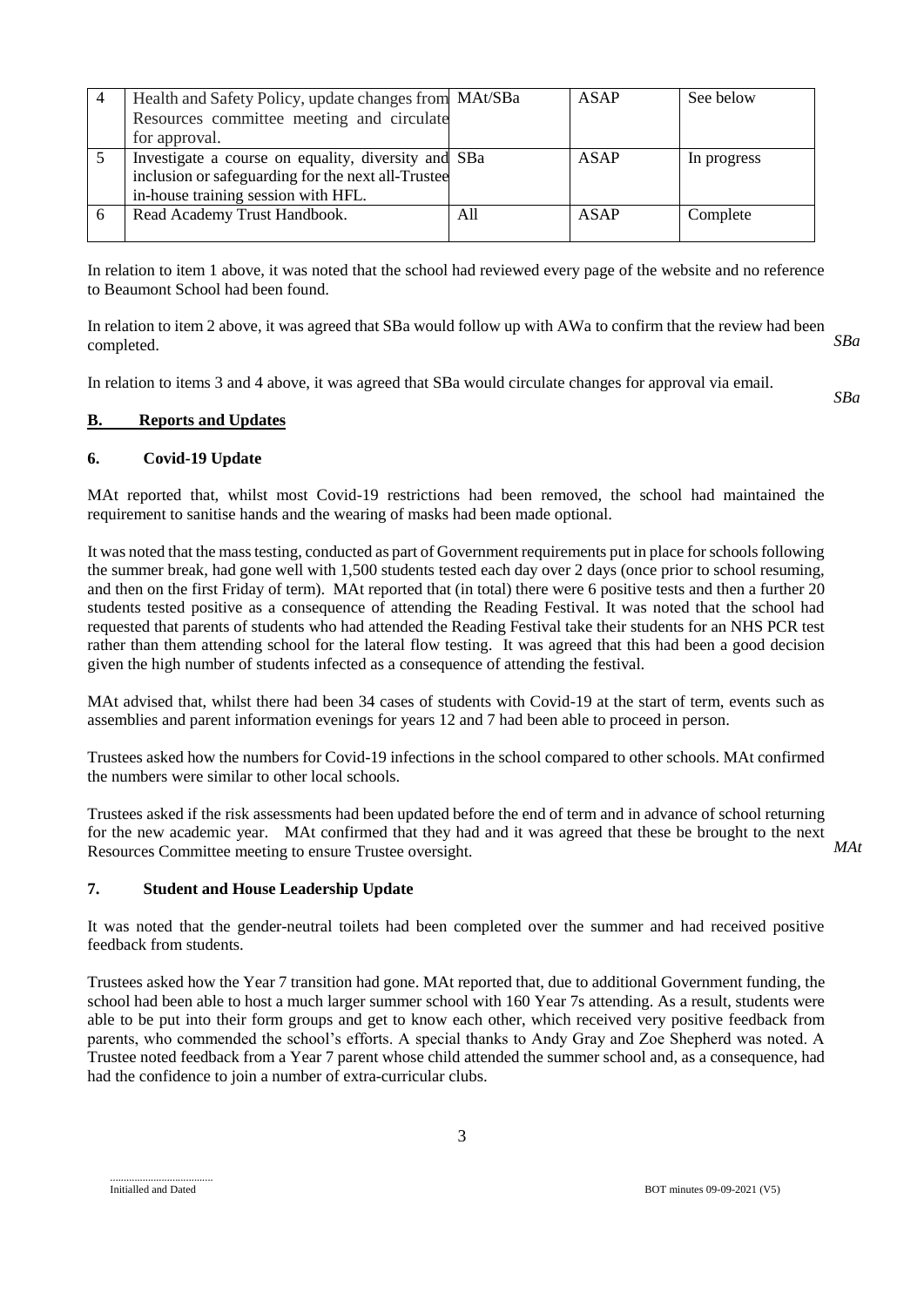Trustees asked how extra-curricular clubs were going following their re-establishment this term. School reported that they were seeing tremendous involvement with 50 students joining the hockey club and 87 students joining the drama club as two examples. In addition, it was noted that a Year 7 extra-curricular fair had been held which had been received with enthusiasm by the Year 7s, and the school's next focus would be building the involvement of other year groups.

Trustees thanked MAt for his update.

# **8. Committee reports and updates:**

### **A. Resources**

The Resources Committee meeting was due to take place after this first BOT meeting, so it was noted that a report would follow in due course.

## **B. Community, Teaching and Learning**

The Community, Teaching and Learning Committee meeting was due to take place after this first BOT meeting, so it was noted that a report would follow in due course.

## **9. Acknowledgement of receipt and review of the Management Accounts**

The Trustees had considered the Management Accounts for Period 9 (May) and P10 (June) which had been circulated prior to the meeting, and it was noted that the latest Management Accounts would be considered the following week at Resources Committee.

There were no further questions from Trustees.

## **10. Constitution and legal operation of the Academy for the academic year 2021-22:**

# **1. \* Approval of Terms of Reference for committees**

The Trustees had considered the Terms of Reference for committees which had been circulated in advance of the meeting.

It was noted that reference to the FAB Group could be removed from the Terms of Reference, and that they should be updated accordingly.

## **2. \* Agree membership of committees including membership of Admissions Committee (with delegated power to the Chair of Trustees to vary this where necessary)**

The Trustees had considered the Structure Chart for membership of committees which had been circulated in advance of the meeting.

It was noted that (given recent retirements) more Trustees needed to be appointed. It was agreed that it was important to be strategic and consider skills gaps and diversity. One option discussed was the ability for the Board of Trustees to co-opt members of staff as long as such Trustees did not form more than one third of the Board of Trustees. AHa agreed to meet with a staff member that had come forward showing a high level of interest. *AHa/MAt*

It was also noted that any parents interested in joining the BOT would need to follow the standard election process. It was agreed that a current experienced Parent Trustee, who no longer had a student at the school, could be recommended to the Members as a Member appointment to create a space for more parent involvement. AHa agreed to liaise with the Members to implement this change in due course. *AHa*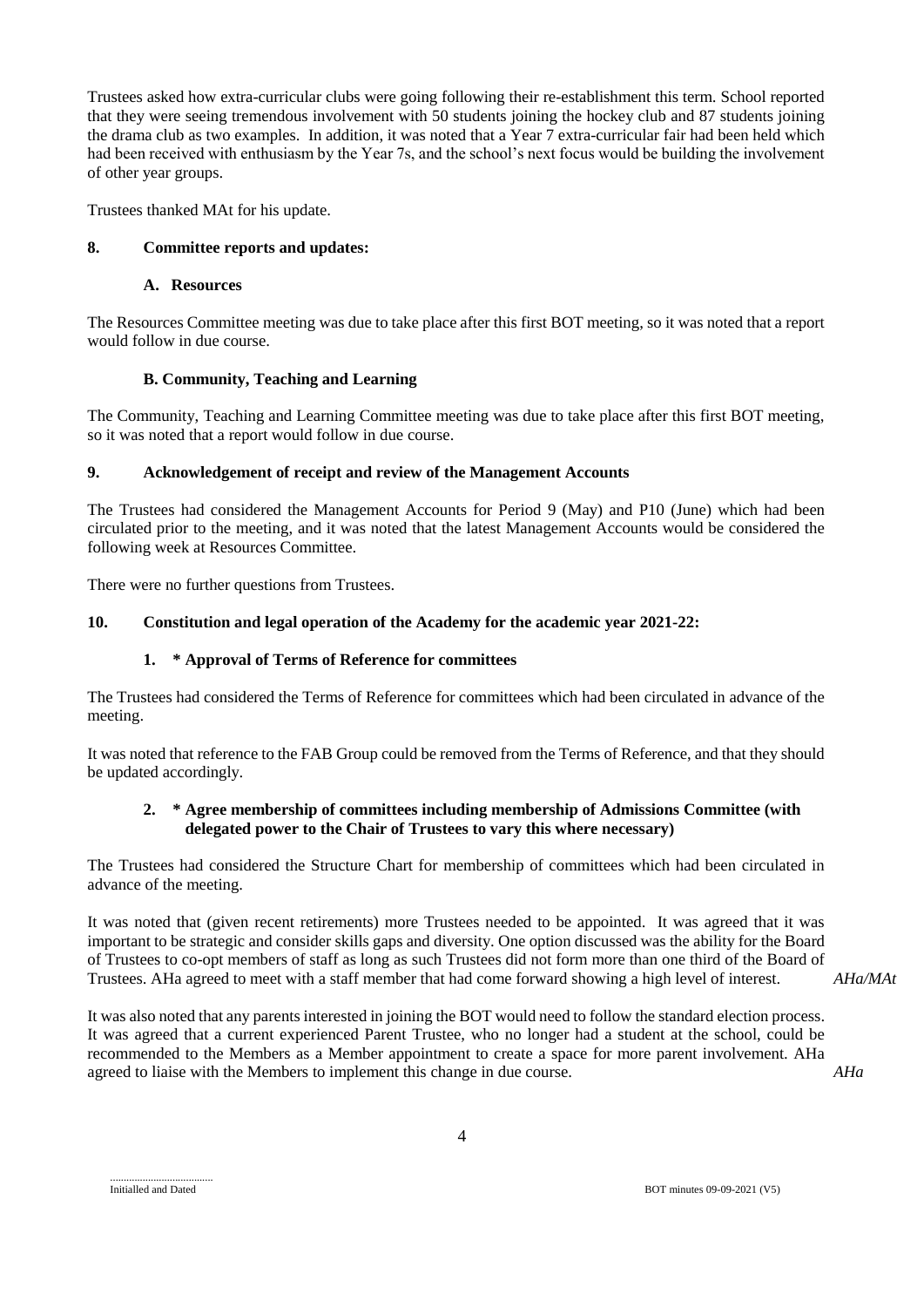There was a discussion regarding the various options to build a diverse Board of Trustees and AHa agreed to investigate whether a search agent could source the right person to meet defined skills and diversity gaps.

*AHa*

In addition, due to a retirement, it was noted that the current Community Teaching and Learning Committee was at risk of not being quorate. On this basis, RDa agreed to attend the CTL Committee in addition to Resources Committee.

In relation to the Admissions Committee, the decision was made to proceed with one less Trustee on this Committee for the year ahead (as this still met the requirements of that Committee) and SBa would update and circulate the structure chart accordingly. *SBa*

It was agreed that the Chair of Trustees had delegated power to vary membership of the committees where necessary.

# **3. + Approval and annual signature of the Code of Practice for School Trustees**

The Code of Practice for School Trustees (as redrafted on 23rd March 2017) had been circulated in advance of the meeting for Trustees review.

AHa reminded Trustees that they had a duty of confidentiality in relation to confidential or sensitive matters that were discussed at governors' meetings and the document was signed by all Trustees.

## **d) \* Completion and checking of the Trustees Register of Interests by all Trustees (to be published on the school's website as required by law)**

Trustees had considered the Register of Business Interests which had been circulated in advance of the meeting.

AHa reminded Trustees about the rules which provide that the Board of Trustees has a duty to publish on their website their register of interests setting out the personal and business interests of Trustees. The register should also set out any potential conflicts of interest arising as a result of Trustees' personal/family relationships.

The physical register was circulated and completed and signed at the meeting by all Trustees present.

### **e) Appointment of the Headteacher as Accounting Officer for the school**

The re-appointment of the Headteacher as Accounting Officer was approved.

#### **11. Chair's Update including:**

#### **a) \* consideration of amended Aim and Strategic Priorities**

Trustees had considered the Aim and Strategic Priorities document which had been circulated in advance of the meeting.

After discussion, it was agreed that some extra work was required in terms of both the school's vision and developing priorities, which would then fed into the PSI including a stronger emphasis on disadvantaged students. Trustees requested that the LT take away the document and consider it further.

#### **b) \* approval of the list of Designated Teachers/Trustees for 2021-22**

Trustees had considered the list of Designated Teachers/Trustees for 2021/2022 which had been circulated in advance of the meeting.

It was agreed that SBa would check that PMa was happy to remain as the safeguarding link and that AHa would check if the requirement to have a drug education link was statutory. *AHa/SBa*

*MAt*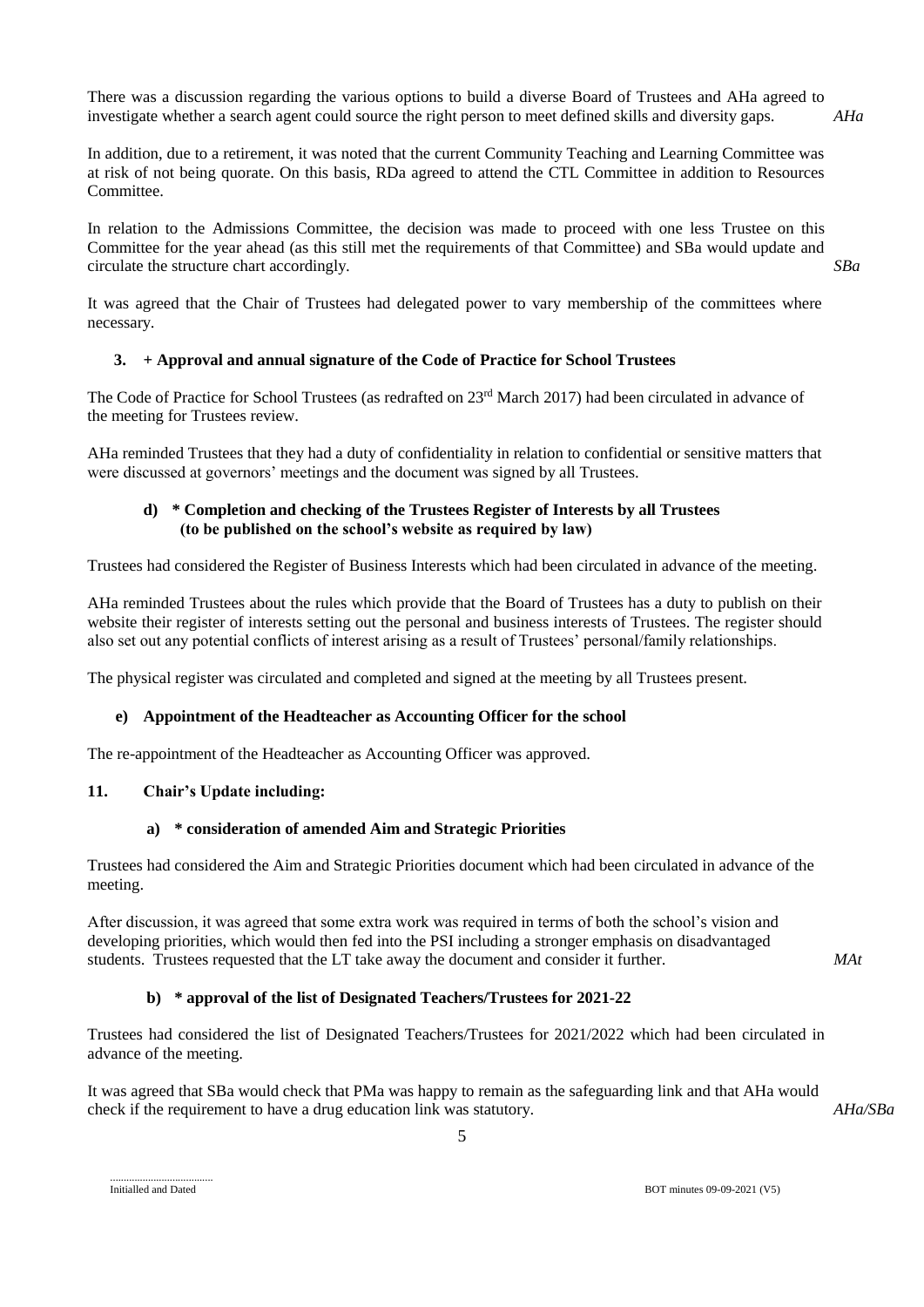## **c) \* to note the Trustee work plan for the year 2021-22**

Trustees had considered the Trustee Work plan for 2021/2022 which had been circulated in advance of the meeting.

The work plan was approved.

# **d) \* to note and approve the links to departments for 2021-22 and fill any vacancies**

Trustees had considered the Trustee 'links to departments' document for 2021/2022 which had been circulated in advance of the meeting.

The following updates were noted: JMo would update the list of heads of departments; the Trustee linked to Safeguarding would also be asked to take the link for PSCHE. It was agreed that the remaining vacant links would subsist until additional Trustees had been recruited. *JMo*

### **e) \* Update regarding Trustee positions, succession planning, future election requirements to meet the requirements of the AFH**

Trustees discussed the need for a Wellbeing Link Governor given the current mental health situation for students coming out of the Covid-19 pandemic. In addition, it was noted that the New Trustee Mentor role was vacant. Trustees were asked to consider this role and let the Chair know if they were interested in taking it on. *All*

## **f) Update re promoting equality, diversity and inclusion**

It was noted that, as this element was included on the PSI for 2021/2022, it would be reviewed on a regular basis moving forward.

# **g) ESFA letter from Eileen Milner to academy trust accounting officers; July 2021 DfE School Governance update**

Trustees had considered and noted the above documents which had been circulated in advance of the meeting, and had no further questions.

### **12. Heads Report**

MAt reported that he was pleased with the way the term had started. In particular, the Teacher Assessed Grades process had gone well with 196 students going to university, 90% of whom had received their first university of choice and 46% of whose places were with Russell Group universities.

It was noted that a successful staff inset day had been held with positive feedback received from the staff.

In relation to Sixth Form enrolments, it was noted that this had gone smoothly with 219 students joining Year 12 (of whom 70 were external students). This was the second biggest number the school had ever had. It was noted that there were 251 students in the Year 13 cohort. It was also noted that the school was pleased to see such a diverse group of external students joining the school.

MAt reported that planning permission had been submitted over the summer for an external covered area to provide additional space for the Sixth Form.

In addition, it was noted that there were updates to the Admissions rules mostly related to recognising looked after children from abroad.

Initialled and Dated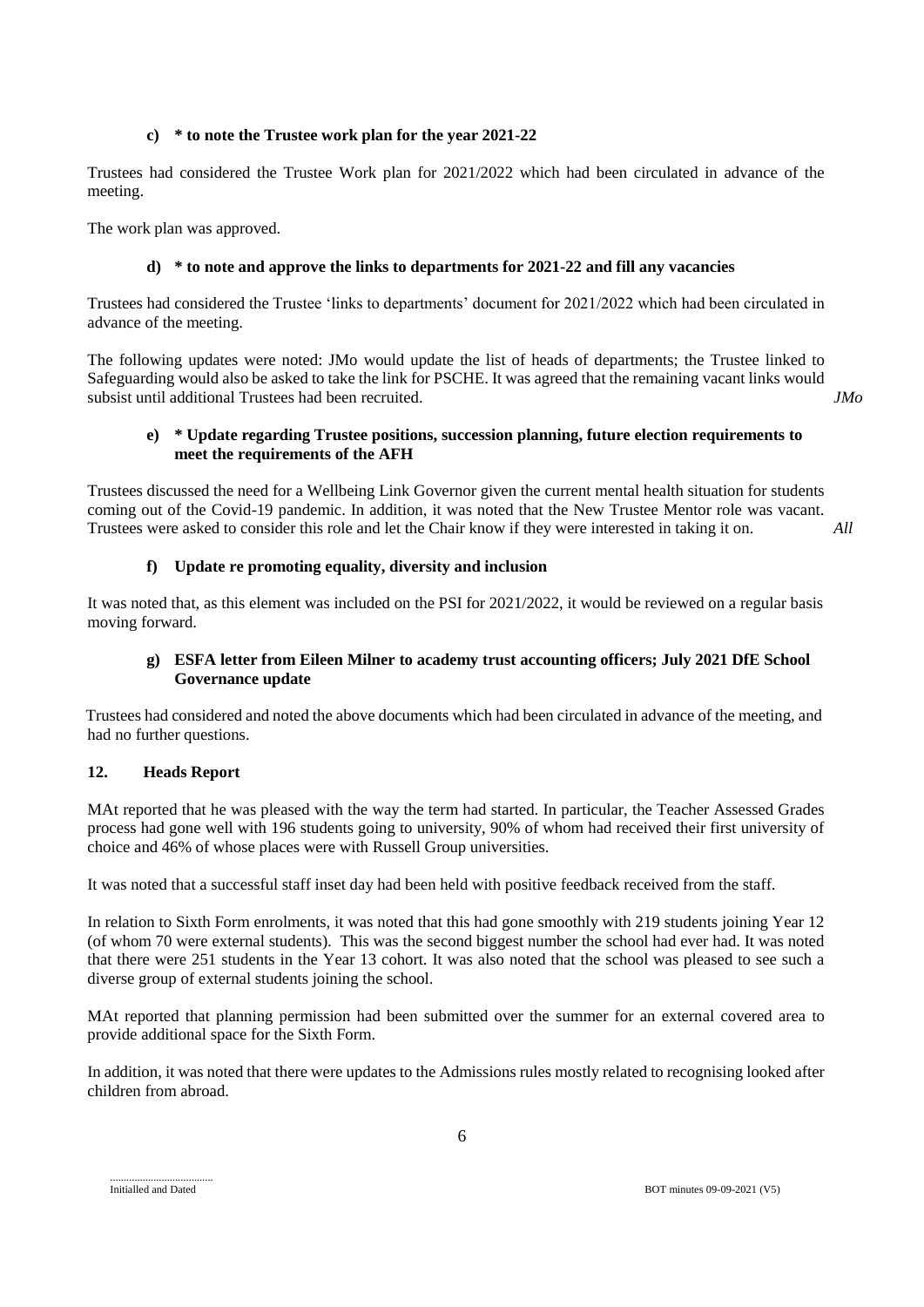In relation to the upcoming Secondary Transfer evening, it was noted this would be a live event with a request for visitors to wear masks and Trustees were invited to attend. It was agreed that attending Trustees should provide advanced notice to SBa in order for badges and packs to be arranged in advance of the evening. In addition, it was *SBa* noted that one-way systems would be put in place, where possible, to keep flow of people optimal.

In relation to finalising the outstanding balance for the Science block project, MAt reported that the school had met with the cost consultants over the summer and the final accounts were progressing. It was anticipated that there would be a sum of around £30,000 available to the school (by way of final balance), and that it was intended that this would be assigned to the purchase of furniture for the new food area and improvements to the area outside the Science block.

MAt reported that progress had been made over the summer in relation to the FAB project with remedial work completed, including some cladding being fixed and the completion of repairs to the floor of the sports hall.

It was noted that the school was pleased to advise that it had been successful in this year's CIF bid and that a submission would be made for next year's CIF bid as well in relation to the replacement of the hall. It was noted that a second bid would also be submitted to replace old crittall windows.

In relation to recruitment, it was noted that Veronica Bodell had been appointed to replace Mandy Watt, who had been in the role of personal assistant to the Headteacher for the past 15 years. In addition, MAt was pleased to report the appointment of Helen Purple (School Finance Manager) to replace Julie Wells, who had been the School Business Manager and worked at Beaumont for over 15 years.

Trustees asked how the new staff were settling in. MAt reported that he felt all was going well.

# **13. Update regarding Teacher Assessed Grades for A level and GCSE**

It was noted that a detailed update had been provided to Trustees at the end of the summer break.

JMo advised that he had only one update to add in relation to appeals. It was noted that the school had received 16 appeals in total and that the deadline had now passed for stage 1 appeals (i.e. to the school itself).

In relation to outcomes to date, JMo reported that one appeal had led to a grade increase for this student and four others, due to an identified administration error. There had been one other grade increase. For all other appeals, there had been no case for a grade increase. In relation to escalation to stage 2 of the appeals process, it was noted that 3 students had requested the appeal be taken to stage 2 and that it was expected that the outcomes of these appeals would be known the following week.

JMo reported that he felt overall the process had gone well and asked that thanks to the staff for their hard work in relation to TAGs be formally noted.

# **14. Safeguarding update and approval of the updated Child Protection Policy (due Sept 21)**

Trustees had considered the updated Child Protection Policy which had been circulated in advance of the meeting.

YPo reported that this was a new model policy from HCC which had then been tailored to the school's specific requirements. It was noted that there was now a focus in particular on sexual harassment and a separate policy relating to peer on peer abuse. It was noted that, on the basis that there had been 4-5 incidents in school over the last 4 years, it was a positive thing to have a separate policy to support the school and students.

There was a discussion regarding whether the peer on peer abuse policy should be a separate policy or added as an addendum to the current Child Protection Policy. Trustees unanimously agreed that it should be added as an addendum to the existing Child Protection Policy. The Policy was approved, subject to certain updates being made *SBa*by SBa.

......................................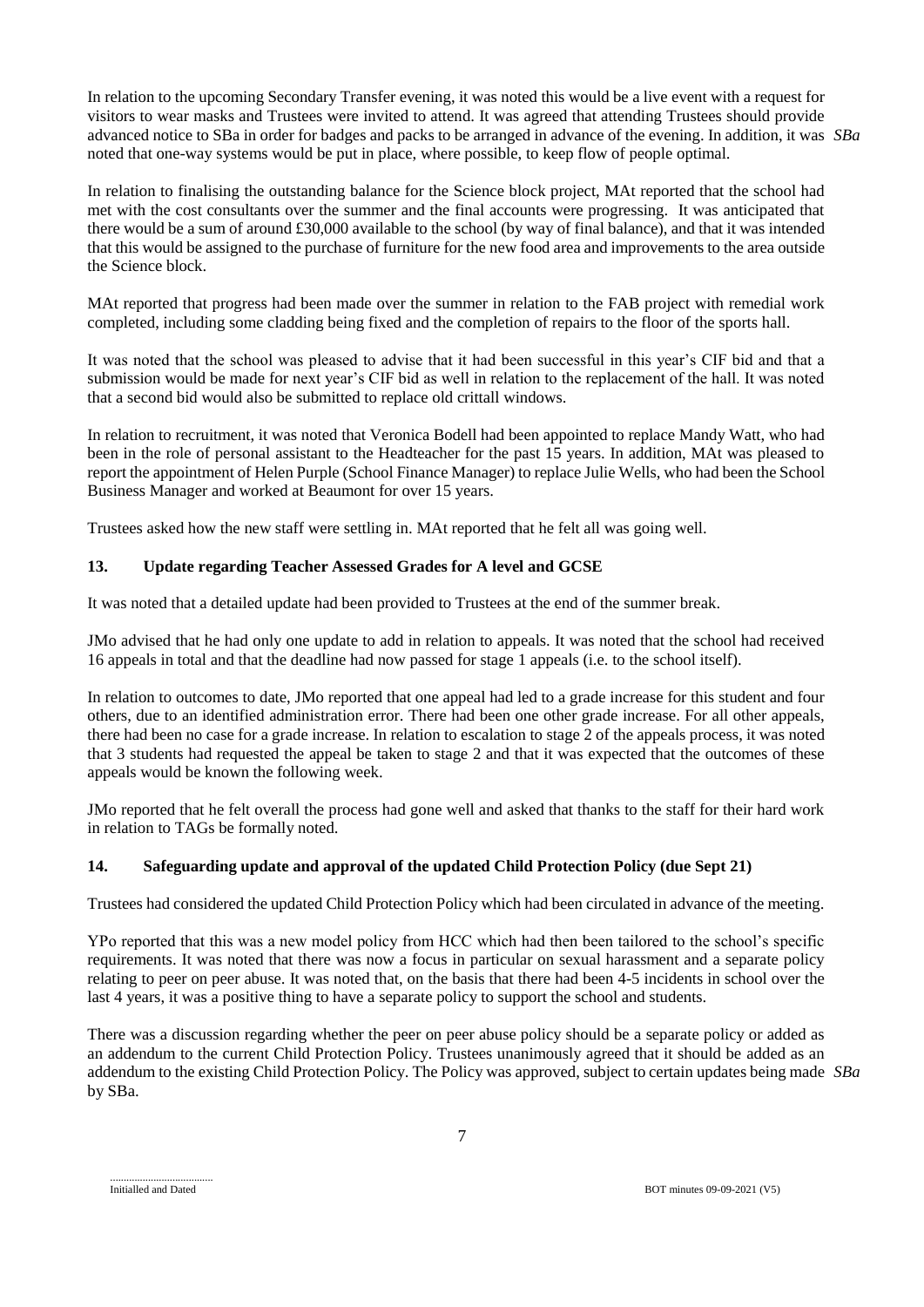In addition, it was noted that an inset day had been set for October to update staff training in relation to Prevent training.

# **15. Child Protection Self Review Checklist (school's progress vs action plan)**

It was noted that a nominated Trustee needed to meet with YPo to review the audit. SBa agreed to liaise and identify an appropriate Trustee. *SBa*

# **16. Complaints file review**

It was noted that a Trustee had reviewed the file and reported that there were no particular themes and they were very happy with the way all complaints been addressed by the school. It was noted that the file would be reviewed again for the next meeting, as this review had taken place in February 2021. *IJo*

## **C. Policies and Governor Development**

# **17. Policies – consideration and approval of the following policies, (bearing in mind the responsibility to carry out an equality impact assessment in accordance with the school's Public Sector Equality Duty under the Equality Act 2010):**

Trustees noted their responsibility as part of the review and approval of all policies, procedures and schedules to ensure that none of the policies/procedures approved had any disproportionate benefit or detriment and did not contain any discriminatory statements or have an adverse impact on any disadvantaged or vulnerable group.

## **a. Designated Teachers and Trustees (due Sept 2021)**

It was noted that this policy was still under review and would be circulated and approved via email.

# **b. Health and Safety Policy (recommended by Resources Committee) due July 2021 (staff wellbeing will now be covered in a separate policy.**

It was noted that some changes had been requested at the Resources Committee meeting that still needed to be incorporated. Therefore, the policy would be circulated and approved via email. *SBa*

### **18. Trustee Development Co-ordinator Update**

SBa reported that HFL was developing a course on Equality, Diversity and Inclusion which it was hoped would be ready in time for the next all-Trustee in-house training session with HFL. As a back-up, it was agreed to *SBa*investigate a Safeguarding course in addition.

### **19. To receive any other business as notified in item 4**

No additional items of business were noted and AHa declared the meeting closed at 8.21pm

### **20. Date of next meeting**

**Next BOT meeting: Wednesday 13th October, 6.30pm. Secondary Transfer Evening: Wednesday 6th October, 2021, 5.45-8.45pm**

Signed: ..................................................................... Chair of Trustees

Dated:.......................................................................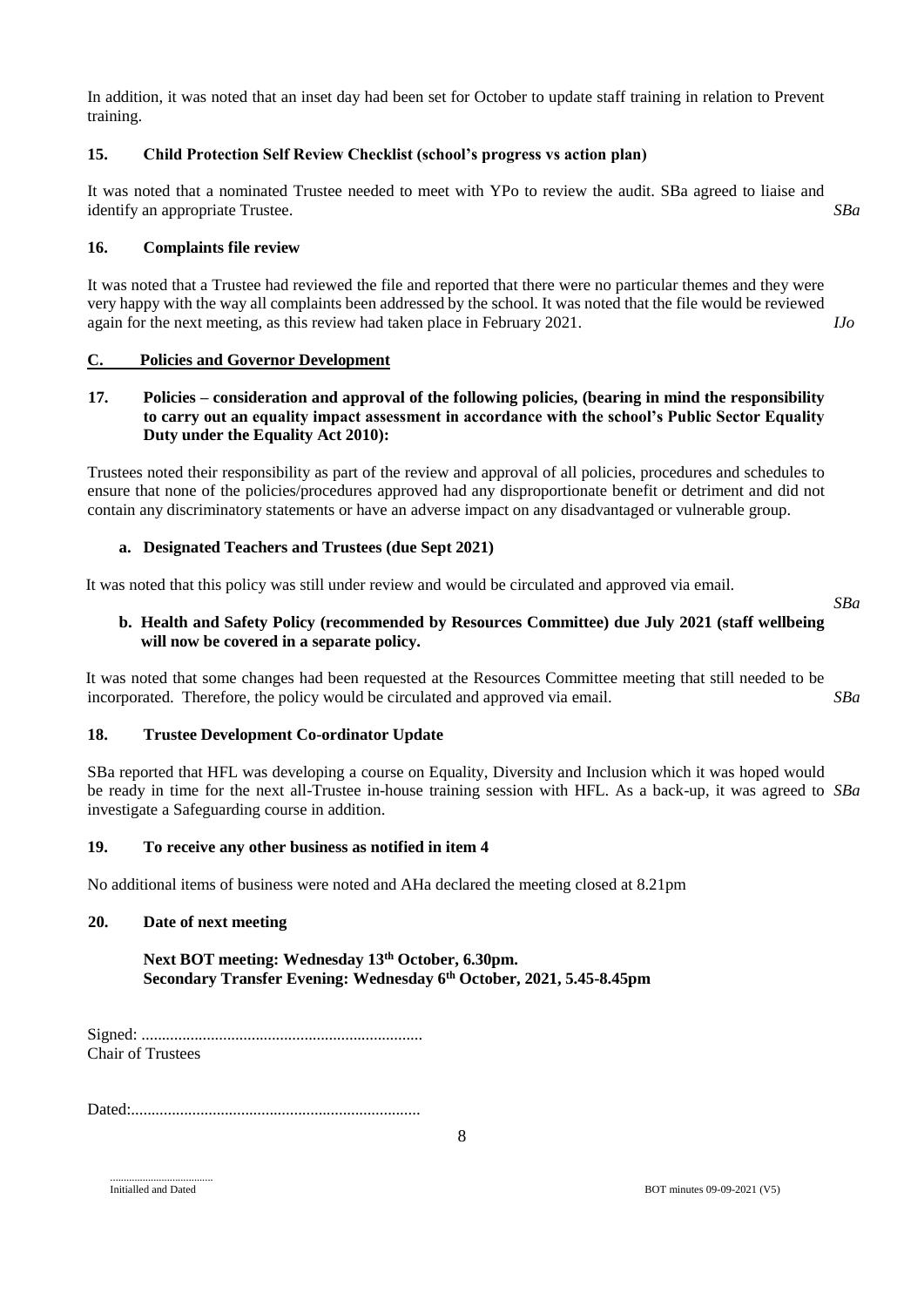<sup>......................................</sup> Initialled and Dated BOT minutes 09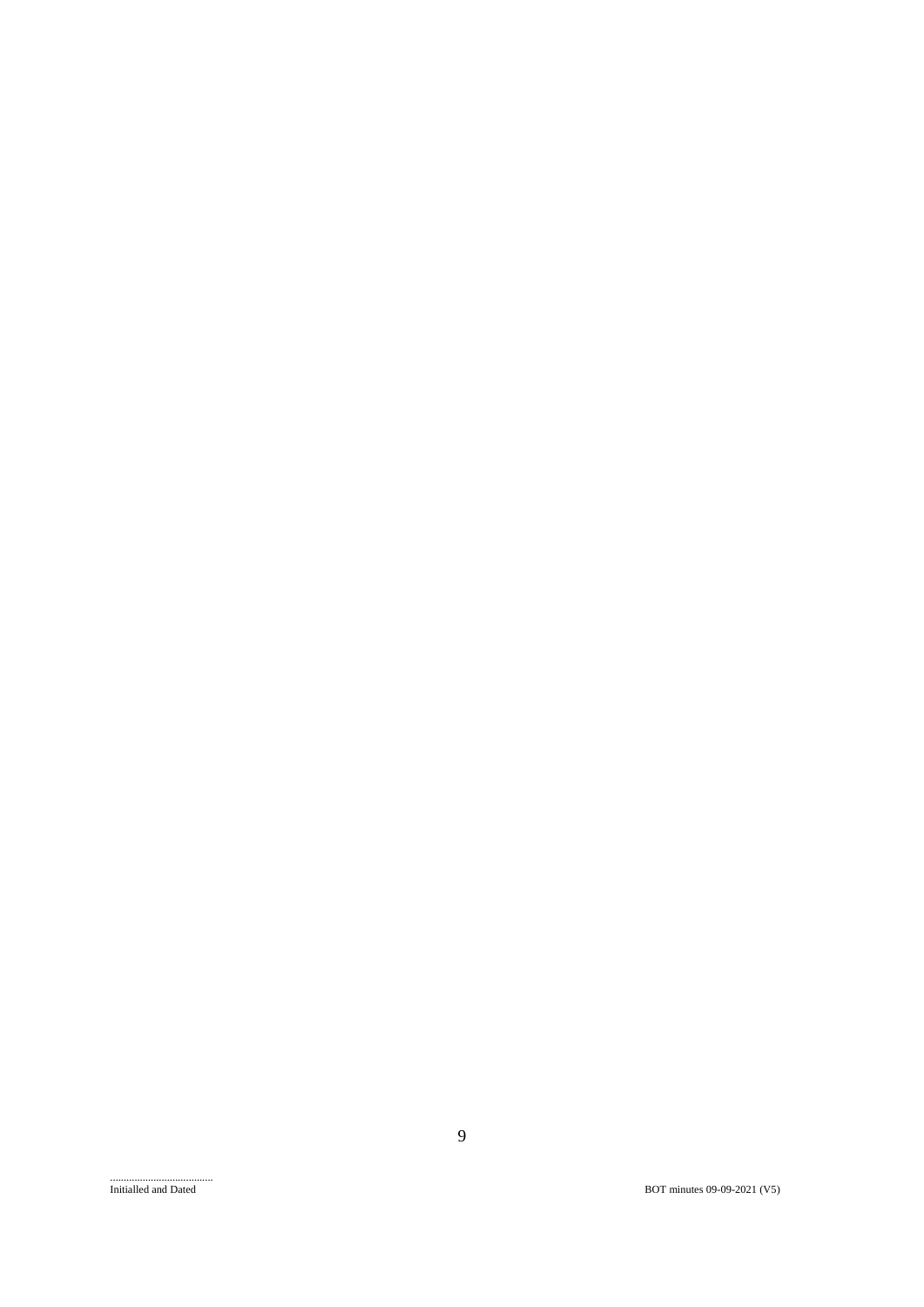Initialled and Dated